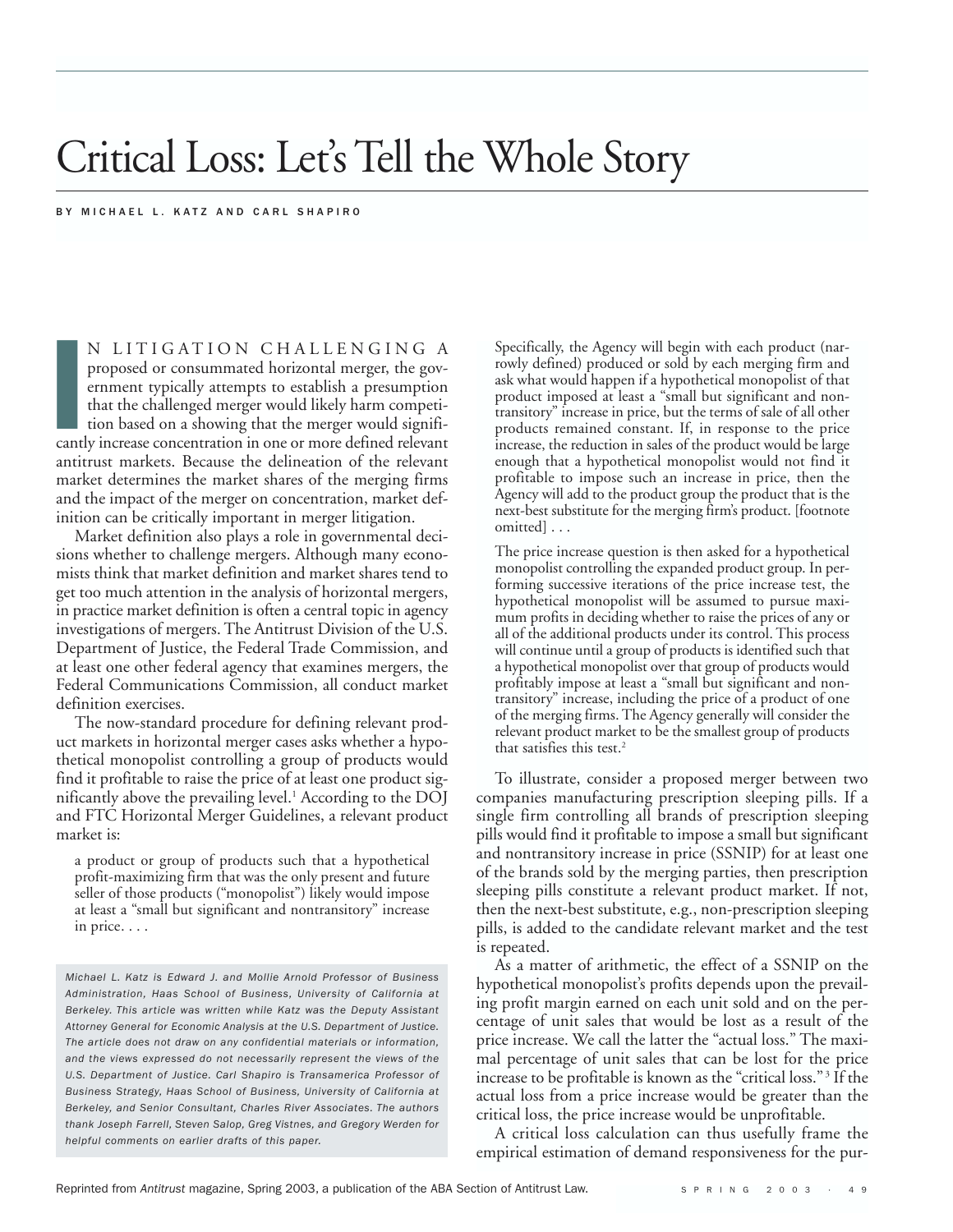pose of delineating relevant product markets. Critical loss analysis is commonly used, both by economists for private parties and by economists in the DOJ and the FTC.<sup>4</sup> However, critical loss analysis can also be misused. This article examines a common—but incomplete and potentially misleading—argument based on critical loss analysis. This argument has been used to justify broad relevant markets, and it runs as follows: "Because the suppliers' profit margins are high, any lost sales have a big adverse impact on profits, and so even a hypothetical monopolist controlling a group of products could not profitably raise price." This story is incomplete because high margins also tend to imply that the actual loss is small, and thus a price increase might be profitable even when the critical loss is small.<sup>5</sup>

We explain a simple approach that uses the "aggregate diversion ratio"—the percentage of the total sales lost by a product when its price rises that are captured by all of the other products in the candidate market—to make greater use of the available market evidence. Our central result is that an aggregate diversion ratio greater than the critical loss creates a presumption that the candidate product market is in fact a relevant antitrust market. This implies that, all other things being equal, higher pre-merger margins, which lead to a low critical loss, tend to support a finding of narrower markets.

#### The Defendants' Story

We begin by describing more fully the (potentially misleading) argument that high margins support a finding of a broad antitrust market. The "gross margin," (also known as the Lerner Index) is defined as the percentage difference between price and incremental cost.6 If the price per unit is *P* and the incremental cost per unit is *C*, then the gross margin is

$$
M = \frac{P - C}{P}.
$$

For example, if price equals \$100 and incremental cost is \$40, then the gross margin is

$$
\frac{100 - 40}{100},
$$

or 60 percent. As a matter of arithmetic, the gross margin must fall between zero and 100 percent. A gross margin of zero means that price equals incremental cost, as under textbook perfect competition. If incremental cost is a very small fraction of price, then the gross margin is near 100 percent. In our experience, gross margins are often in the 50 percent range, or even larger, in industries (such as computer software or pharmaceuticals) with large fixed costs and/or highly differentiated products.7

Gross margins play a central role in critical loss analysis. The larger the gross margin, the smaller the critical loss. This result is quite intuitive: if a firm is making more money per unit sold, then it will take fewer lost sales to offset the profitability gains associated with any given price increase. A well-known formula can be used to calculate the critical loss associated with a particular price increase given the value of

50 · ANTITRUST

the gross margin.<sup>8</sup> For an X percent price increase, the critical loss is  $L = \frac{X}{X + M}$ .

Table 1 uses this formula to illustrate how the critical loss for a 5 percent price increase varies with the gross margin.<sup>9</sup>

|  |  |  |  |  |  |  | Table 1: Critical Loss for a 5 Percent Price Increase |
|--|--|--|--|--|--|--|-------------------------------------------------------|
|--|--|--|--|--|--|--|-------------------------------------------------------|

| Gross Margin         | 40%   | 75%  | 90%  |
|----------------------|-------|------|------|
| <b>Critical Loss</b> | 11.1% | 6.3% | 5.3% |

When pre-merger gross margins are large, merging parties frequently use this relationship to support their arguments for broad relevant markets by observing that the critical loss is small and asserting that a 5 percent price increase would be unprofitable. For example, when the Antitrust Division tried to enjoin SunGard Data Systems, Inc. from acquiring Comdisco, Inc.'s disaster recovery business, the defendants in *SunGard* asserted that the margin between price and marginal cost for an incremental customer was over 90 percent of the price.10 As shown in Table 1, given an alleged margin of 90 percent, a 5 percent price increase would be unprofitable if unit sales fell by 5.3 percent or more. According to the district court,

Defendants' economist hypothesized that SunGard could not profitably afford to lose more than 5 percent of its customers in response to a SSNIP because of the relatively high profit derived from each additional customer. Because SunGard has insufficient information as to whether its customers would switch in response to a SSNIP, Harris testified that the company could not take the risk of raising prices.<sup>11</sup>

Roughly put, the defendants asserted that, if they raised prices by 5 percent, the actual loss very likely would be larger than the critical loss, making the price increase unprofitable. Although it is not clear how strong a role this argument played, the district court ruled in favor of the merging parties on the grounds that the DOJ had not met its burden in establishing a relevant antitrust market.

#### High Gross Margins Indicate that Sales Volumes Are Not Price-Sensitive

A high gross margin implies a small critical loss. But a high gross margin also tends to indicate a small actual loss. For this fundamental reason, the defendants' critical loss story described above is seriously incomplete.

How does the gross margin provide information about the likely actual loss? As long as each firm sets price to maximize its profits—an assumption that underlies virtually all merger analysis—one can safely infer that a firm charges the price that it does, rather than a higher or lower one, because the firm believes other prices would be less profitable. Consider how a lower price would affect the firm's profits. If a lower price set by a single firm were to generate a great many more sales for that firm, the lower price would be more profitable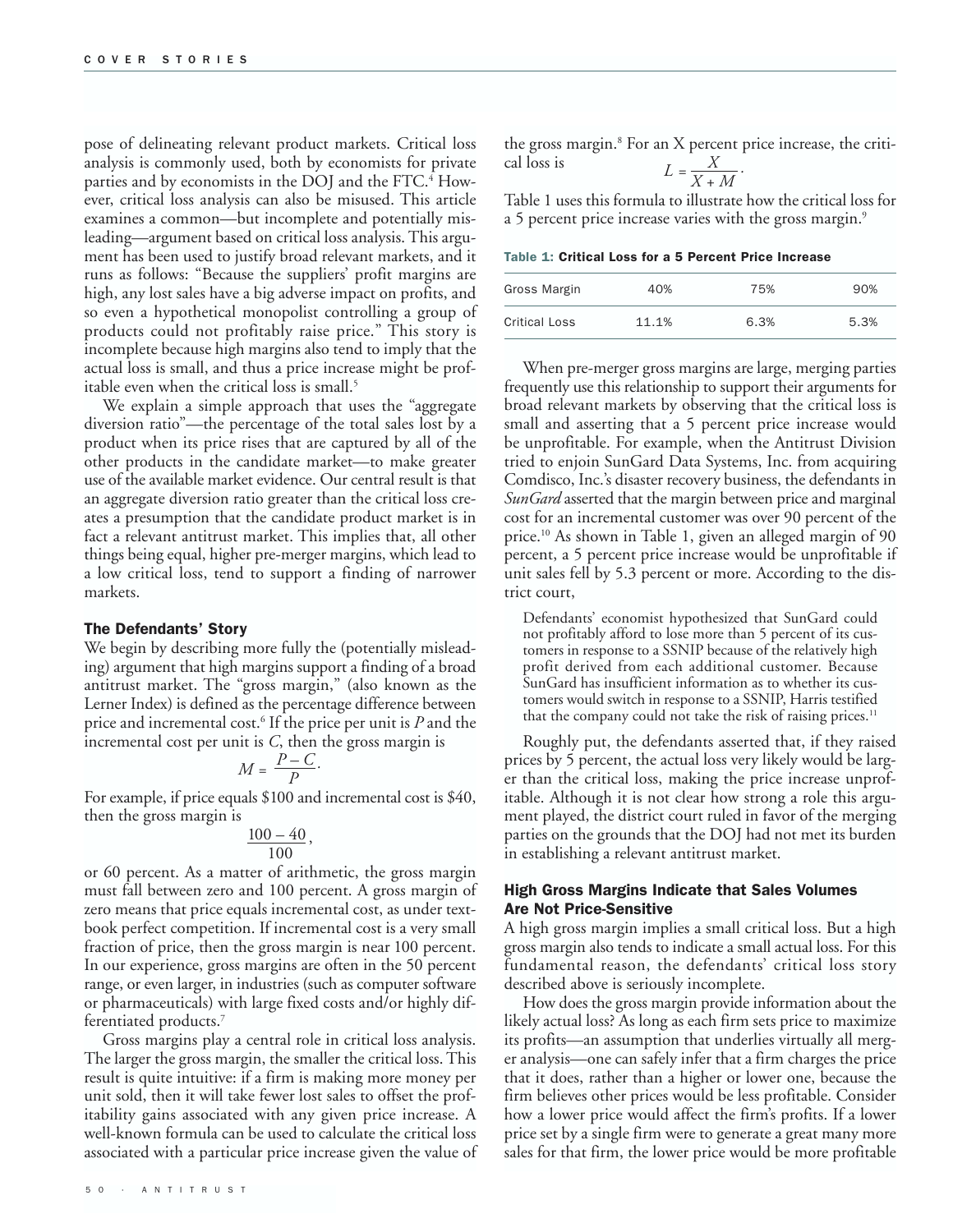for the firm in question. For this reason, one can use the fact that lower prices are *not* more profitable to make inferences about the price sensitivity of sales and thus about the likely actual loss.

Our sleeping pill example illustrates the general point. Suppose that the prevailing price charged by a manufacturer is \$1 per pill, the marginal cost is 25 cents, and 100 million pills are sold per year. The profit margin is 75 cents per pill, resulting in total profits of \$75 million per year.<sup>12</sup> Compare this figure to the profits that the firm would earn

*Our central result is that an aggregate diversion ratio greater than the critical loss creates a presumption that the candidate product market is in fact a relevant antitrust market. This implies that, all other things being equal, higher pre-merger margins, which lead to a low critical loss, tend to support a finding of narrower markets.*

at a price 5 percent lower—95 cents per pill. If the lower price were to cause unit sales to rise by 5 percent to 105 million pills per year, profits would fall to \$73.5 million (105 million pills times the new margin of only 70 cents per pill). However, if the lower price were to cause unit sales to rise by 10 percent to 110 million pills per year, annual profits would *rise* to \$77 million (110 million pills times the new margin of 70 cents per pill).

For the purpose of merger analysis, one assumes that the firm has selected its pre-merger price of \$1 per pill to maximize its profits. Therefore, one can infer that a price of 95 cents per pill would generate no more than \$75 million in annual profits. This implies that no more than 107.1 million pills would be sold if the price were 95 cents per pill.<sup>13</sup> In other words, one can put an upper limit on the extent to which the demand for this firm's prescription sleeping pills is responsive to price.

Furthermore, by this same logic, the higher the gross margin, the fewer the new sales that must be generated by the price reduction in order for the reduction to be profitable. To see this relationship, suppose that marginal costs were only 10 cents per pill, so that the initial gross margin were 90 percent, rather than the 75 percent used above. Then the initial profits per year would be \$90 million. Now, if sales were to rise even 6 percent in response to a 5 percent price cut, profits would rise to \$90.1 million (106 million pills times 85 cents margin per pill). Intuitively, if a firm makes more money per unit sold, then it will take fewer new sales to offset the profitability losses associated with a given price decrease. The bottom line is that high margins indicate the supplier perceives demand for its product to be relatively insensitive to its own price reductions.

This relationship has been expressed formally. As any

microeconomics textbook demonstrates, an economically rational firm acting unilaterally sets its price so that its gross margin is inversely related to its elasticity of demand: *M = 1/E*, where *E* is the elasticity of demand facing the firm in question. Using this fundamental economic principle, there is a strong economic presumption that a high gross margin indicates that the product faces inelastic demand, i.e., there is a lack of price sensitivity by the customers purchasing that product. A typical reason why customers purchasing a single product are insensitive to price is that the product is differentiated from other products. When products are differentiated, those customers who like a particular brand's attributes will continue to purchase that brand even after its price increases somewhat.

This standard economic relationship between gross margin and demand elasticity has not gone unnoticed in merger analysis.<sup>14</sup> It was used, for example, by one of the FTC's economic experts in *FTC v. Swedish Match*:

With fifty-five to sixty-five percent margins, which both sides agree exist here, Dr. Simpson calculated the critical loss—the largest amount of sales that a monopolist can lose before a price increase becomes unprofitable—of a fivepercent price increase of loose leaf at approximately seven to eight percent. Using the Lerner Index, which relates margins to elasticity, Dr. Simpson then estimated the demand elasticity for Swedish Match with a price-cost margin of approximately sixty-five percent at an absolute value of approximately 1.67. At this level, a five-percent price increase by Swedish Match on its loose leaf brands would lead to approximately an eight percent decrease in its sales. [Internal footnote omitted.]<sup>1</sup>

We still do not have the whole story relating gross margins to actual loss, however. A central question for market definition is how price-induced changes in the quantity demanded would affect the profits of the *hypothetical monopolist*. This is different from asking how a price increase would affect the profits earned by one of multiple competitors. One must go from evidence about the demand elasticity faced by a single competitor for one of its products to drawing inferences about the elasticity faced by a hypothetical monopolist controlling all of the products in the candidate market.

In general, the elasticity of demand facing the hypothetical monopolist is less than that facing a single firm because the monopolist does not lose sales competing with itself. This point was observed by the *Swedish Match* court:

If *all* loose leaf producers increase their price by five percent, however, the industry-wide loss of sales will be less than eight percent. This is because it is easier for consumers to switch from one loose leaf brand to another than it is to switch to moist snuff. In other words, the elasticity of demand facing an individual firm in an industry will be greater that the elasticity of demand facing an industry.16

Although the overall logic of the court's opinion is sound, several issues need to be addressed before using this chain of reasoning to draw conclusions in a specific merger analysis. We turn next to those issues.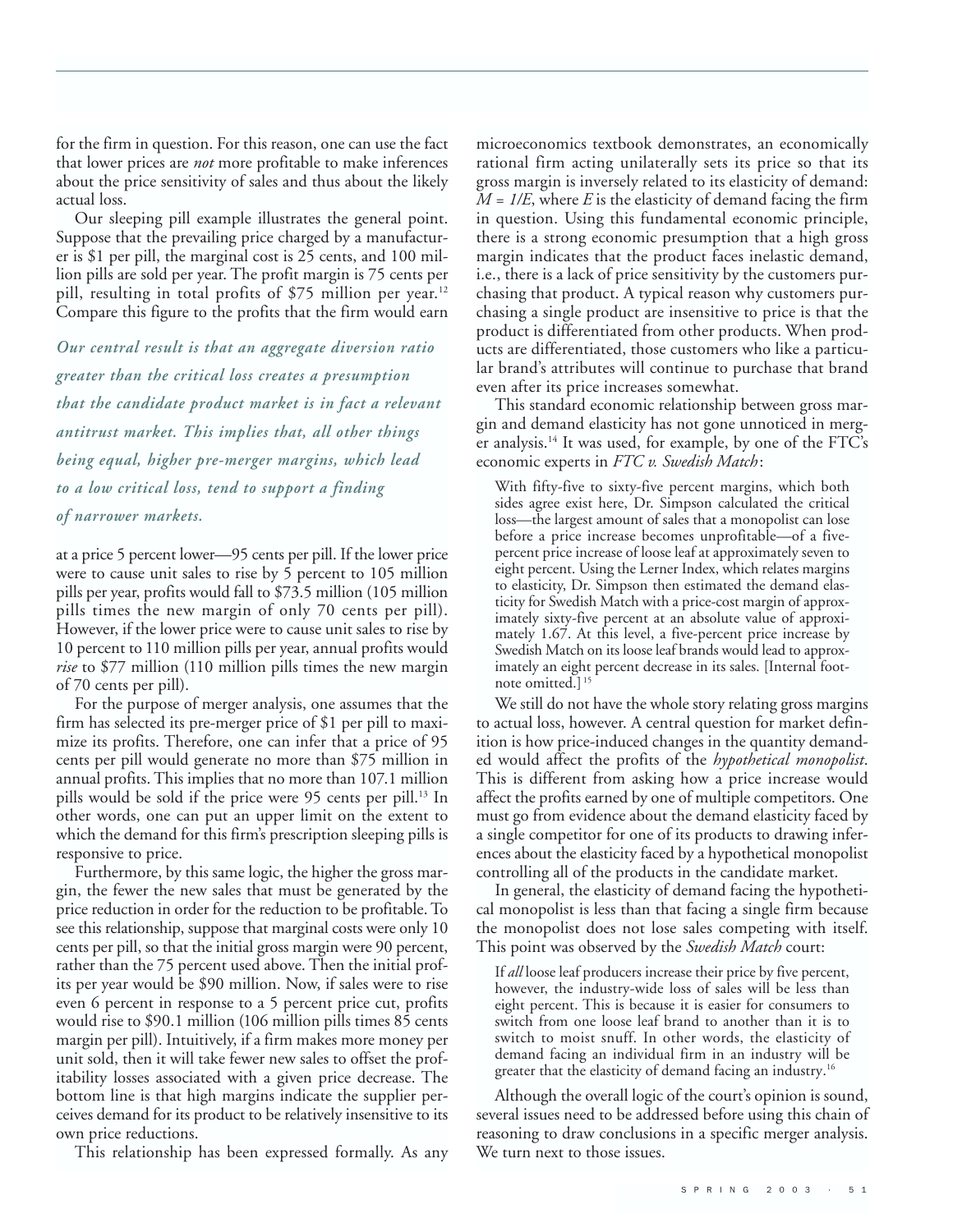#### Are Defendants Telling a Coherent Story?

The "defendants' story" involves a situation in which gross margins are high and the merging parties claim that unit sales levels are sufficiently price sensitive that the actual loss exceeds the critical loss. What are the Agencies and the courts to make of such claims in the light of the relationship between gross margins and the sensitivity of demand to price just discussed?

When gross margins are large, defense claims that the elasticity of demand is high should be treated with a healthy dose of skepticism. More specifically, we advocate an approach under which there is a *presumption* that high gross margins go along with a low elasticity of demand faced by the hypothetical monopolist. However, this presumption could be rebutted in any given case by the showing of evidence that included an alternative, coherent explanation for the observed gross margins.

Econometric studies of consumer demand could be one means of rebuttal. The *Swedish Match* court explicitly addressed the possibility of using econometric analysis to estimate directly the elasticity of demand rather than inferring it from the observed gross margins:

Moreover, Dr. Simpson's use of the Lerner Index in this case is at least questionable. The FTC's own expert, Dr. Orley Ashenfelter, testified at the hearing that if price and quantity data are available, as they are here, he normally would use econometrics, not the Lerner Index, to estimate demand elasticity. [Footnote omitted.] <sup>17</sup>

When price, cost, and sales data, as well as other more qualitative evidence, are available, we favor using that information to estimate the elasticity of demand and/or the actual loss. And, we fully expect that courts will do so. However, the approach described here can supplement other types of empirical analysis or even substitute for them when other data are lacking. Moreover, it can provide an important reality check. As part of any empirical analysis, courts should ask defendants to explain how a large alleged actual loss (e.g., one based on econometric estimates showing demand is relatively elastic) is consistent with pre-merger pricing behavior, especially the presence of high gross margins.<sup>18</sup> If defendants cannot tell a coherent story that is consistent with profit-maximizing pre-merger behavior and the observed gross margins, their economic claims should be given far less weight.

There are three coherent stories regarding consumer demand and the nature of competition that defendants might use to reconcile large observed gross margins with claims that unit sales would be sensitive to a price increase imposed by the hypothetical monopolist.

First, defendants could argue that the *M = 1/E* relationship fails to provide information about the demand faced by the hypothetical monopolist because the firms in the candidate market are coordinating their prices rather than setting their prices independently.19 Coordination breaks the tight link between the elasticity faced by one of several competitors and the elasticity faced by the hypothetical monopolist because

the former depends on the nature of competitor interaction. Nevertheless, if the scope of coordination is roughly the same as the scope of the candidate market, then there are good reasons to suspect that these products indeed form a relevant product market.<sup>20</sup> After all, there is little or nothing to gain from coordinating prices among a group of products that collectively have no market power. Therefore, defendants are unlikely to be able to argue coherently for a broader relevant market based on pre-merger coordination of prices by the suppliers in the (narrow) candidate market. However, evidence of coordination among a larger group of suppliers might provide a coherent argument for a broader relevant market.

Second, defendants might argue that there is a "kink" in the underlying demand curve, so that consumers would be very sensitive to price *increases* even though they are not sensitive to price *decreases*. <sup>21</sup> For example, the elasticity of demand facing the hypothetical monopolist at a price just above the prevailing level could be very high if an alternative technology or product (supplied elastically) would become an attractive substitute for many customers in the event of a SSNIP. While kinks in demand are logically possible, the following is a reasonable starting presumption: If demand is inelastic for prices slightly below prevailing levels, then demand is also inelastic for prices slightly above current levels. Any party—plaintiff or defendant—arguing for a kink in the underlying demand curve should be required to present factual evidence that the kink exists.

*When gross margins are large, defense claims that the elasticity of demand is high should be treated with a healthy dose of skepticism. More specifically, we advocate an approach under which there is a presumption that high gross margins go along with a low elasticity of demand faced by the hypothetical monopolist.*

Third, defendants might claim that there is a "kink" in the underlying cost curve, so that the marginal cost associated with additional output is much higher than the marginal cost associated with the last units actually produced (which is presumably used to measure the gross margin). This could occur, for example, if the firms are all producing at or near capacity. In this case, demand could be sensitive to price yet no firm would find it profitable to lower price because each firm would find it very costly to serve additional consumers. While it is logically possible for marginal cost to increase sharply with output around the pre-merger level of output, here too any party—plaintiff or defendant—arguing for a kink in the underlying cost curve should be required to present factual evidence that the kink exists. Presumably, this would involve showing that all firms in the candidate mar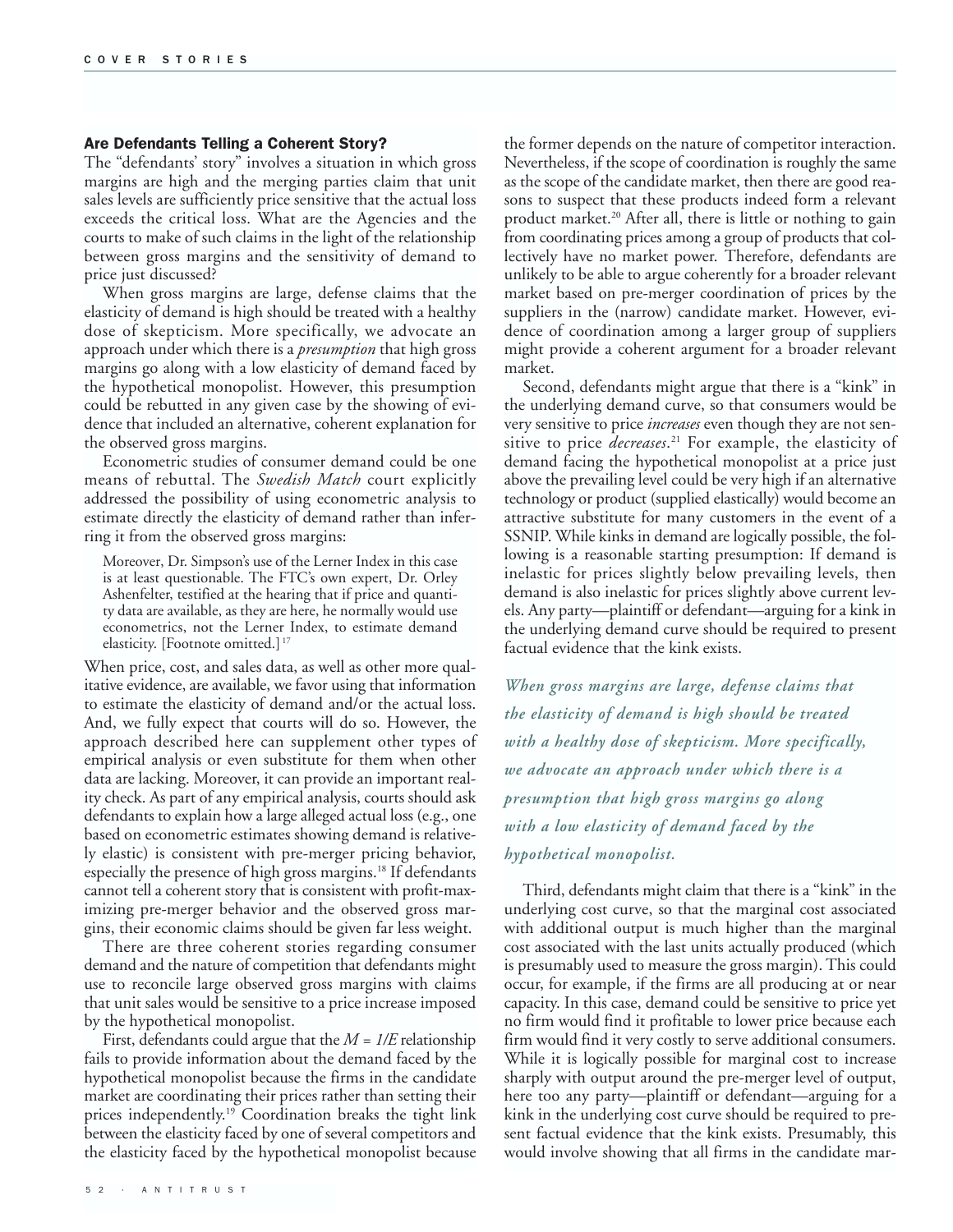ket are operating at or very near full capacity and that capacity would be costly to expand even given a "nontransitory" period of time.

In order to focus on our core critique of critical loss analysis as it is often practiced, for the remainder of this article we assume that: (1) the merging firms are not engaging in coordinated conduct prior to the proposed merger; (2) there is no kink in the underlying demand curve at the pre-merger price; and (3) there is no kink in the underlying cost curve at the pre-merger level of output. We show that in this context with independent pricing, smooth demand conditions, and smooth cost conditions—high gross margins tend to imply relatively narrow markets. We also provide a simple and superior means to project the relationship between the actual loss and the critical loss.

#### Using the Aggregate Diversion Ratio to Tell the Rest of the Story

The hypothetical monopolist test in the Merger Guidelines examines the profitability of a SSNIP for at least one product, including at least one product of one of the merging firms. We begin by asking the traditional question posed by critical loss analysis: Would a given SSNIP yield higher profits for the hypothetical monopolist than do the pre-merger prices?<sup>22</sup>

Consider the effects of raising the price of just one product, Product *Z*, which is produced by one of the merging parties. A hypothetical monopolist would consider the effect of that price increase on the profits earned on all of the products in the candidate market, not just Product *Z*. When the price of Product *Z* rises, some of the sales lost by Product *Z* will shift to other products in the candidate relevant market. These sales are not lost to the hypothetical monopolist. Indeed, if the difference between price and incremental cost is larger for these products than for Product *Z*, such diversion of sales actually boosts the monopolist's profits (thus making the price increase relatively more attractive). To keep the analysis as simple as possible, we focus on the case in which all of the products in the candidate market have the same difference between price and incremental cost, *P – C*. (The more general case is sketched in footnotes below.)

With this simplification, we can focus attention on the sales actually lost by the hypothetical monopolist when raising the price of Product *Z*, namely the sales that are lost by Product *Z* and not gained by any of the other products in the candidate relevant market. For this purpose, it is useful to define the "aggregate diversion ratio" for a given Product *Z*. For a given price increase for Product *Z*, the aggregate diversion ratio is the fraction of overall sales lost by Product *Z* that are captured by—or diverted to—any of the other products in the candidate relevant market. Suppose, for example, that a five-percent increase in the price of Product *Z* causes the sales of Product *Z* to fall by 200 units, but the sales of other products in the candidate market to rise by 90 units. Then the aggregate diversion ratio is

$$
D = \frac{90}{200} = 45 \text{ percent.}
$$

The aggregate diversion ratio must lie between zero and 100 percent.<sup>23</sup>

With this definition, the hypothetical monopolist considering whether to raise the price of Product *Z* will capture a fraction *D* of any lost sales through increased demand for its other products. Therefore, the hypothetical monopolist effectively loses only a fraction  $(1 - D)$  of the sales that are lost by Product  $Z^{.24}$  The greater the aggregate diversion ratio, the fewer the sales lost by the monopolist, and the more profitable is a price increase. Making use of some algebra, this fact leads to a powerful and surprisingly simple finding when gross margins are large: *If and only if the aggregate diversion ratio is larger than the critical loss, then the actual loss is less than the critical loss and thus a hypothetical monopolist would find a SSNIP profitable*. 25

Although the comparison of the actual loss with the critical loss tells one whether a given price increase would be profitable, the hypothetical monopolist test of the Merger Guidelines asks whether the hypothetical monopolist's *profit-maximizing* SSNIP would be at least as large as the chosen threshold, say 5 percent.<sup>26</sup> As a rule, increasing the price of Product *Z* above its pre-merger level will cause the profits of the hypothetical monopolist to rise, reach a maximal level, and then decline. The price that *maximizes* profits is not as large as the price at which profits fall all the way back down to their pre-merger level. As a good working approximation, the profit-maximizing price increase is half as large as the maximal price increase that yields profits above their premerger level.<sup>27</sup> Therefore, if a 10 percent price increase would cause the hypothetical monopolist's profits to be higher than their pre-merger level, then the profit maximizing price increase is at least 5 percent.

Together, our earlier analysis and this approximation support the following presumption when gross margins are large:

Given the pre-merger gross margin *M*, calculate the critical loss associated with a 10 percent price increase.<sup>28</sup> If and only if the aggregate diversion ratio associated with a group of products is at least as large as the critical loss, then this group of products forms a relevant market using a 5 percent priceincrease threshold.29

This is a powerful and cautionary result. For example, with the 90 percent gross margin used in that *SunGard* case, the critical loss associated with a 10 percent price increase would be 10 percent. Based on our analysis, and assuming the firms were not engaged in coordinated pricing prior to the merger, there would have been a presumption that a hypothetical monopolist controlling all products in the relevant market alleged by the government would find it profitable to impose a 5 percent price increase for at least one product if and only if the aggregate diversion ratio were at least 10 percent. In other words, there would have been a presumption that the candidate market was in fact a relevant market if a total of at least 10 percent of any sales lost by one product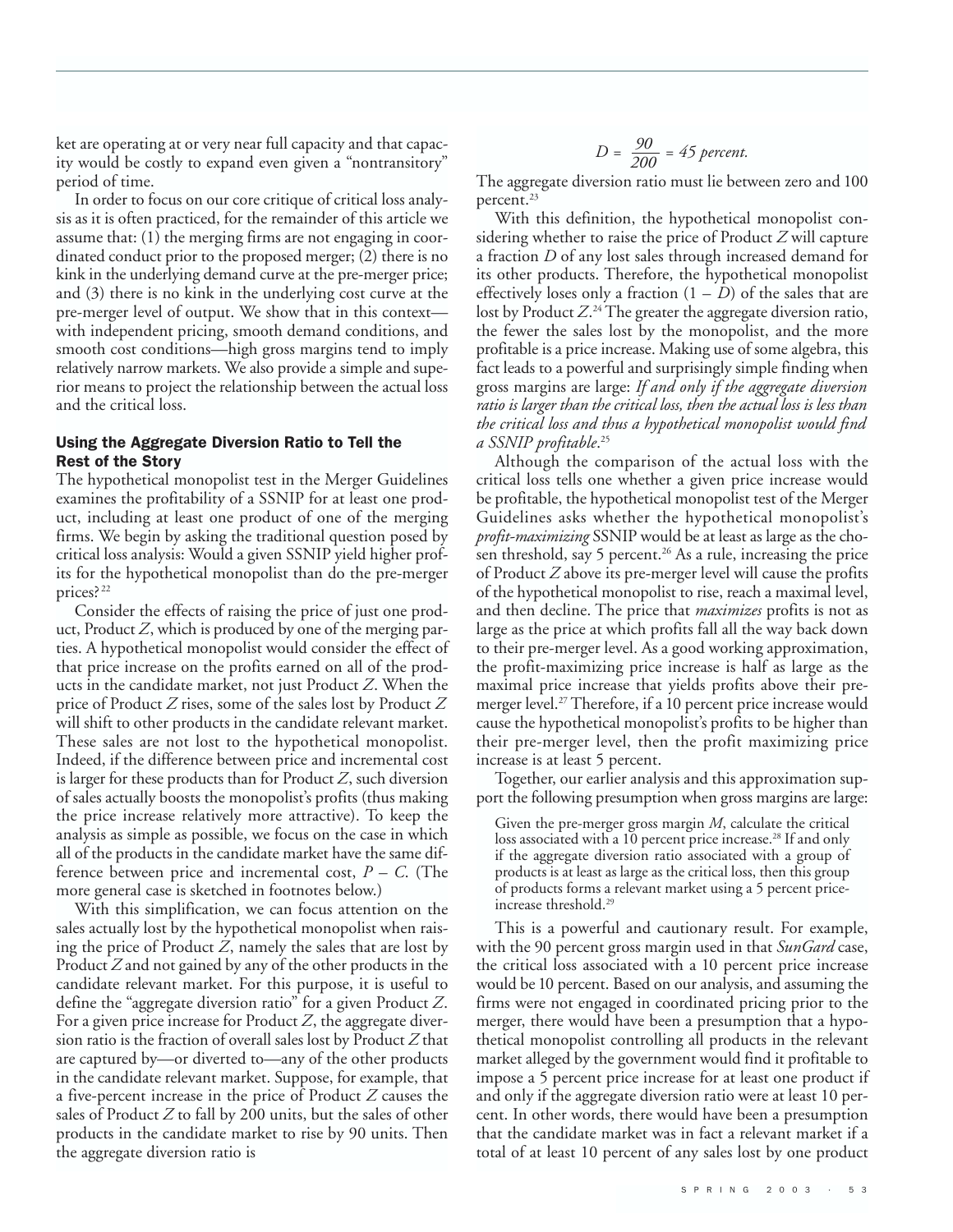whose price was increased would have been captured collectively by the other products in the candidate market.

Of course, a more complete analysis is needed before reaching conclusions in any specific case; the presumption we advocate can be rebutted. For instance, the sample calculations are only an approximation based on the firm's perceived elasticity of demand at the pre-merger price, in conjunction with our standing assumption that the firms are pricing independently. But there should be little doubt that the "defendants' story" is seriously incomplete.

Up to this point, we have followed the letter of the Merger Guidelines in asking whether the hypothetical monopolist would find it most profitable to raise the price of at least one product of the merging parties by some threshold amount above prevailing levels. However, we are aware that the market definition test often employed in practice is slightly different. Specifically, the test often takes the form of asking whether the hypothetical monopolist would find it most profitable to raise the prices of *all* of the products in the candidate market at least 5 percent above prevailing levels. We now turn to an analysis of this slightly different question.

### *We are not arguing for "narrow" markets. Rather, we are arguing for consistency and economic coherence in the application of the Merger Guidelines.*

To begin this modified inquiry, one first needs to decide what pre-merger gross margin to apply to products controlled by the hypothetical monopolist. In practice, the gross margins of the merging suppliers are typically taken as representative of the industry because the most reliable data on price and cost readily available usually come from the merging parties. In practice, then, the prices and costs of the merging parties serve as the basis for the hypotheticalmonopolist calculations.<sup>30</sup>

With these standard working assumptions, one can easily extend our previous analysis to ask about the profitability of imposing a SSNIP uniformly on all of the products in the candidate relevant market. The trick is to perform this exercise by raising the price of one product after another *in sequence* until the prices of all products in the candidate market have been raised. We have already shown that raising the price of one product, Product #1, is profitable for the hypothetical monopolist if the aggregate diversion ratio for that product exceeds the critical loss. After the price of Product #1 has been raised, the same logic applies to Product #2, then Product #3, and so on until the prices of all products in the candidate market have been raised. So long as the aggregate diversion ratio for each product in the sequence does not go down sharply when the price of another product is raised by a small amount, the test we described above will apply to every product in the candidate relevant market.<sup>31</sup> Therefore, even under this version of the SSNIP test, there is a presumption that a set of products forms a relevant market if the

aggregate diversion ratio for each product, as estimated at prevailing prices, exceeds the critical loss.

#### Are Markets "Too Narrow" Under the Merger Guidelines?

We recognize that the relevant markets defined using the procedures described here, while faithful to the Merger Guidelines, may appear to be "too narrow" to some observers. In particular, these methods may lead to markets that are narrower than would be implied using the less formal "reasonable substitutes" standard that courts sometimes employ.

We are not arguing for "narrow" markets. Rather, we are arguing for consistency and economic coherence in the application of the Merger Guidelines. Our approach is to follow the logical conclusions of basic economic theory. If one does not like the answer, do not blame the logic. Instead, consider using a higher threshold for market definition. For example, using a 10 percent price-increase threshold tends to yield broader markets. With gross margins of 60 percent, using a 10 percent price increase to test for relevant markets would lead to an aggregate diversion ratio threshold of 25 percent (versus only 14 percent for a 5 percent price-increase test).

It is also worth noting that the narrow markets that can result from the Merger Guidelines' approach are not necessarily "pro-agency." Indeed, we are concerned that defining markets overly narrowly using the Merger Guidelines can lead to an incorrect finding that the merging parties do not compete with each other because each party's products are in narrow and distinct relevant markets.

Finally, practitioners and policy makers should remember that the role of market definition is to provide a basis on which the Government calculates market shares in making its prima facie case. One should be careful not to make too much of market delineation. It is not a substitute for a full analysis of likely competitive effects.

#### Conclusion: Telling the Whole Story

We and other authors have explained why it can be misleading simply to make the observation that high margins indicate a small critical loss and then conclude that high margins tend to support finding a broad relevant market. Nevertheless, some might argue that the calculation of critical loss is a matter of arithmetic, while going on to tell the full story requires making inferences about market behavior. We agree that the critical loss is the result of an arithmetic identity. But to stop there is to ignore important market facts, and the result can be to draw incorrect inferences. While high gross margins indicate that the critical loss will be small, they also indicate that the actual loss will very likely be small as well. $32$ 

Moreover, we have developed here a simple rule that provides an important benchmark in the determination of relevant markets: An aggregate diversion ratio greater than the critical loss creates an economic presumption that the products under consideration constitute a relevant market.<sup>33</sup>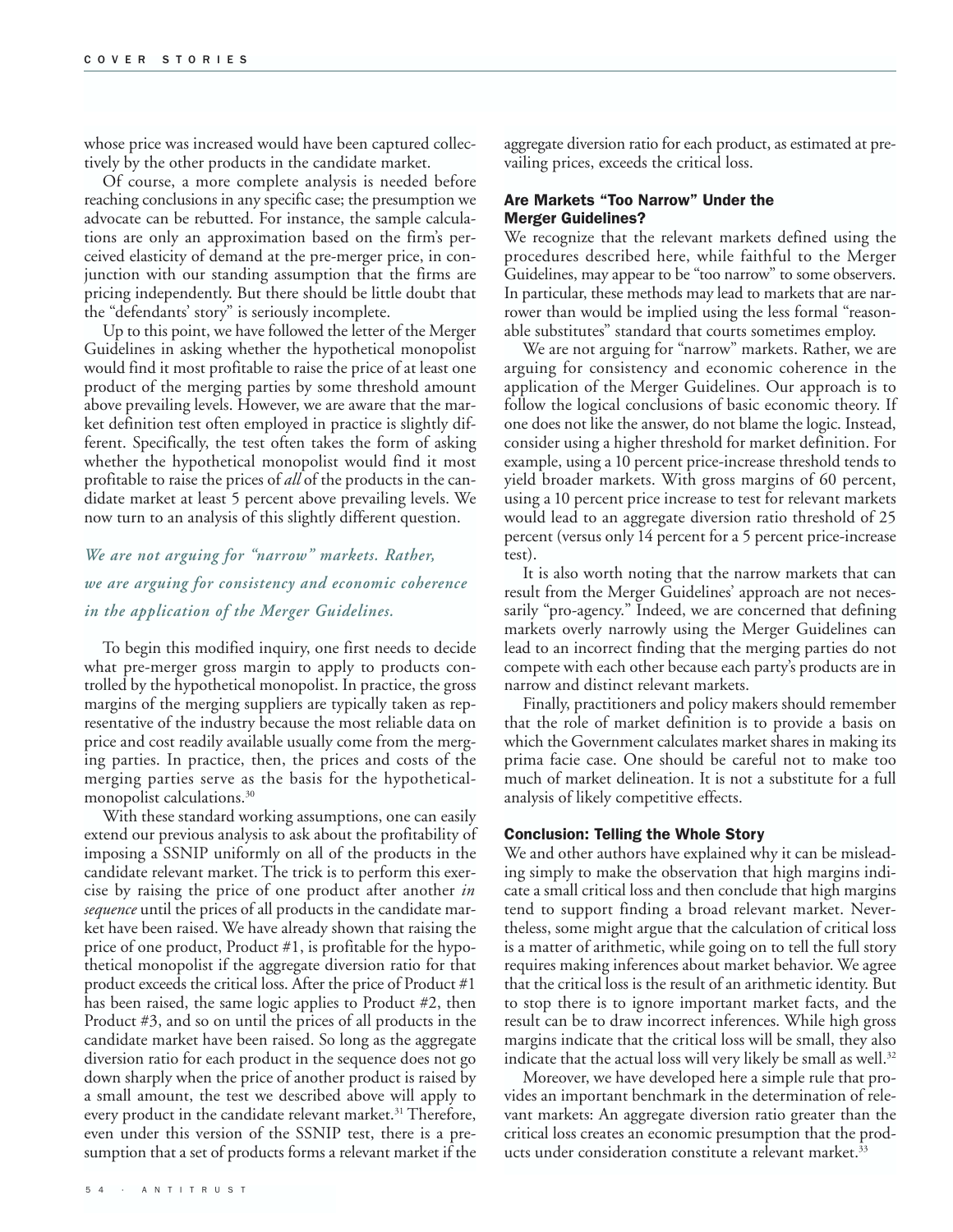The methodology advocated here has several virtues. It makes more complete use of pre-merger market facts. It requires consistency between the pre-merger behavior of the merging firms and the predictions for the behavior of the hypothetical monopolist. And our approach focuses attention on the key demand-side issue in projecting competitive effects: the extent to which the products in the candidate relevant market compete directly with each other rather than with products outside the candidate market, as captured by the aggregate diversion ratio. It is time to tell the whole story and stop telling an incomplete one that risks delineating overly broad markets and under-estimating the likely competitive effects of mergers.

- <sup>1</sup> Our discussion below is restricted to product market definition. However, similar considerations apply to delineating the geographic scopes of relevant markets as well. We also restrict our attention to markets or groups of consumers within which the suppliers do not practice significant price discrimination.
- <sup>2</sup> U.S. Department of Justice and Federal Trade Commission, Horizontal Merger Guidelines § 1.11 (revised 1997) [Merger Guidelines].
- <sup>3</sup> *See* Barry Harris & Joseph Simons, *Focusing Market Definition: How Much Substitution is Necessary*, 207 RES. IN L. & ECON. (Richard O. Zerbe, Jr., ed., 1989).
- <sup>4</sup> Most recently, the FTC referred to critical loss analysis in its October 2002 statement in the cruise industry case, FTC File No. 021-0041; see http:// www.ftc.gov/os/caselist/0210041.htm. In addition to the cases discussed below, critical loss analysis played an important role in several litigated hospital mergers, including *FTC v.Tenet Health Care Corp.*, 186 F. 3d 1045. 1053 (8th Cir. 1999), and *United States v. Mercy Health Services*, 902 F. Supp. 928 (N.D. Iowa 1995).
- <sup>5</sup> Danger and Frech and Langenfeld and Li have also made this point. Kenneth L. Danger & H.E. Frech III, *Critical Thinking about "Critical Loss" in Antitrust*, 46 ANTITRUST BULL. 339. James Langenfeld & Wenqing Li, *Critical Loss Analysis in Evaluating Mergers*, 46 ANTITRUST BULL. 299. These authors also identify other pitfalls that can arise in applying critical loss analysis. After completing this article we became aware of O'Brien and Wickelgren, which offers a very similar critique of "standard critical loss analysis" to the one provided here. *See* Daniel P. O'Brien & Abraham L. Wickelgren, A Critical Analysis of Critical Loss Analysis (Working Paper No. 254, Bureau of Economics, Federal Trade Commission 2003), *available at* http://www.ftc.gov/ be/workpapers/wp254.pdf. O'Brien and Wickelgren also provide more detail on how critical loss analysis was misused in the *FTC v. Tenet Healthcare* and in *FTC v. Swedish Match* cited below.
- <sup>6</sup> Incremental cost is the cost of producing one more unit of output. As used here, "incremental cost" and "marginal cost" are synonymous. Measuring incremental cost can often be a tricky matter, with the results depending upon the magnitude of the incremental amount of output and the time frame over which costs are measured, i.e., the classification of different categories of cost as fixed or variable. The time frame over which costs are measured for our analysis should correspond to the time frame over which the "nontransitory" price increase (SSNIP) applies.
- <sup>7</sup> High gross margins do *not* imply that firms are earning monopoly profits. In the long run, gross margins must be large enough to cover (what in the short run are) fixed costs, or suppliers will lose money and exit the business.
- <sup>8</sup> For a derivation, see Harris & Simons, *supra* note 3. For a more recent and more complete treatment of demand elasticities in merger analysis, see Gregory J. Werden, *Demand Elasticities in Antitrust Analysis*, 66 ANTITRUST L.J. 363.
- <sup>9</sup> Confusion sometimes arises regarding the 5% test. The Merger Guidelines indicate that a 5% price increase often is a useful threshold for market delineation and not the unique *threshold* at that. As the Merger Guidelines

explain, the question asked in determining whether a set of products constitutes a relevant market is whether

a hypothetical monopolist over that group of products would profitably impose *at least* a "small but significant and non-transitory" increase, including the price of a product of one of the merging firms [emphasis added] . . .

what constitutes a "small but significant and nontransitory" increase in price will depend on the nature of the industry, and the Agency at times may use a price increase that is larger or smaller than 5 percent.

Merger Guidelines, *supra* note 2, § 1.11.

- $10$  For purposes of discussion, we take this to be a correct measure of the relevant margin. In fact, there were subtle issues about the proper treatment of capital costs for purposes of the market delineation hypothetical.
- <sup>11</sup> United States v. SunGard Data Sys., Inc., 172 F. Supp. 2d 172 n.21 (D.D.C. 2001).
- <sup>12</sup> For simplicity, we are treating fixed costs as zero. The presence of fixed costs such as R&D costs would have no effect on the comparison of profits at different price levels because, by definition, fixed costs would not vary with price.
- <sup>13</sup> The sale of 107.1 million pills at 95 cents per pill would generate the same \$75 million profit as the manufacturer currently earns on the sale of 100 million pills at \$1.00 per pill. More generally, the largest percentage increase in unit sales that could occur for an *X*-percent price decrease *not* to be profitable is the "critical gain,"

$$
G=\frac{X}{M-X}.
$$

With *X* = 5% and *M* = 75%, *G* equals 5/70 or 7.1%.

- <sup>14</sup> Both Danger and Frech, *supra* note 5, and Langenfeld and Li, *supra* note 5, make the point that critical loss analysis is sometimes practiced in ways that fail to take account of the link between pre-merger margins and the elasticity of demand facing the pre-merger firms, and that this omission is most glaring when gross margins and high and the critical loss is small.
- <sup>15</sup> FTC v. Swedish Match, 131 F. Supp. 2d 151, 160 (D.D.C. 2000).
- <sup>16</sup> *Id.* at 161 (emphasis added).
- <sup>17</sup> *Id.* However, the judge went on to say that "[t]he defendant's economics evidence is even less persuasive," and then ruled in the plaintiff's favor based on his reading of other evidence. *Id.*
- 18 We would also urge courts to ask the Agencies to explain how a small alleged actual loss is consistent with low gross margins when that situation arises.
- <sup>19</sup> As we use the term here, *independent* pricing means that each firm maximizes its profits given the current actions of the other firms. In game-theoretic terms, independent pricing means that a Nash Equilibrium in prices (also known as a Bertrand Equilibrium) or a Nash Equilibrium in quantities (also known as a Cournot Equilibrium) prevails prior to the proposed merger. If prices are not set independently, we say that they are *coordinated*, which may or may not involve an "agreement" in the sense this term is used in antitrust law.
- <sup>20</sup> As recognized by the Merger Guidelines, taking prevailing prices as the starting point for considering post-merger price increases may be inappropriate if the pre-merger prices are the result of coordination:

In the above analysis, the Agency will use prevailing prices of the products of the merging firms and possible substitutes for such products, unless premerger circumstances are strongly suggestive of coordinated interaction, in which case the Agency will use a price more reflective of the competitive price.

Merger Guidelines, *supra* note 2, § 1.11. This point is closely related to the *Cellophane* Fallacy that arises in monopolization cases.

 $21$  Here, we are referring solely to kinks that arise as the result of consumer behavior. In theory, a kink in an individual supplier's demand curve could result from a form of coordinated interaction. The standard story is that rival suppliers will match price decreases but not price increases. Such a kink is irrelevant for a hypothetical monopolist because that firm maximizes profits looking at the underlying demand curve for the various products in the candidate market.